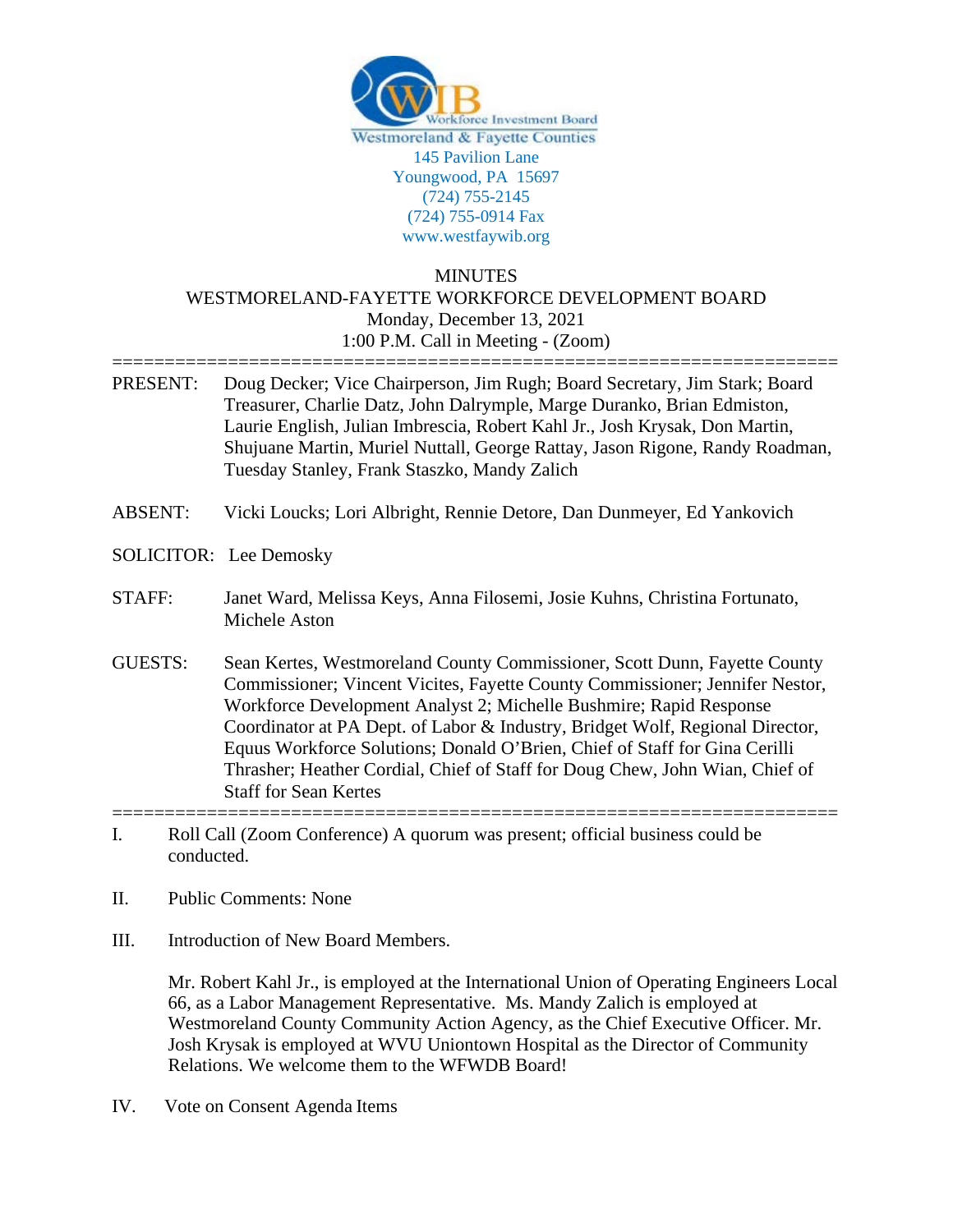• Approval of Minutes from September 13, 2021

Charlie Datz made the motion to approve the September 13, 2021, Board minutes. Brian Edmiston seconded the motion. Call for abstentions, hearing none; motion carried.

• Statement of Financial Position

Jim Stark made the motion to approve the Statement of Financial Position Statement. Marge Duranko seconded the motion. Call for abstentions, hearing none; motion carried.

- V. Customer Service Committee Report Jim Rugh
	- a. ITA Policy Recommendation Increase the reimbursement rate to \$8,000 to support ETPL programs.

Brian Edmiston made the motion to approve the ITA Policy Recommendation to increase the reimbursement rate to \$8,000. Charlie Datz seconded the motion. Call for abstentions, hearing none; motion carried.

> b. Self Sufficiency Wage Policy – Increase the rate to \$13.00/hour to fall in line with the current living wage not to exceed \$27,040 annually.

Jason Rigone made the motion to approve the Self Sufficiency Wage Policy increase rate to \$13.00/hour not to exceed \$27,040 annually. Mandy Zalich seconded the motion. Call for abstentions, hearing none; motion carried.

- VI. Youth Committee Report Doug Decker
	- Experience Works! Contract approvals:

Arbor E&T, LLC dba Equus Workforce Solutions (Equus) Contract – The target area to be served would be Westmoreland County Youth at Westmoreland County Worksites. The WFWDB is recommending an amount of \$200,000 for 1 year starting January 1, 2022 through December 31, 2022.

Randy Roadman made the motion to approve the contract for Arbor E&T, LLC dba Equus Workforce Solutions in the amount of \$200,000 for 1 year starting January 1, 2022 through December 31, 2022. Charlie Datz seconded the motion. Call for abstentions, hearing none; motion carried.

> Private Industry Council (PIC) Contract – The target area to be served is Westmoreland & Fayette Youth at both Westmoreland and Fayette worksites. The WFWDB is recommending an amount of \$440,000 for 1 year starting January 1, 2022 through December 31, 2022.

Jim Stark made the motion to approve the contract for the Private Industry Council in the amount of \$440,000 for 1 year starting January 1, 2022 through December 31, 2022. Mandy Zalich seconded the motion. Call for abstentions, Shujuane Martin abstained due to conflict of interest. Call for the motion, motion carried.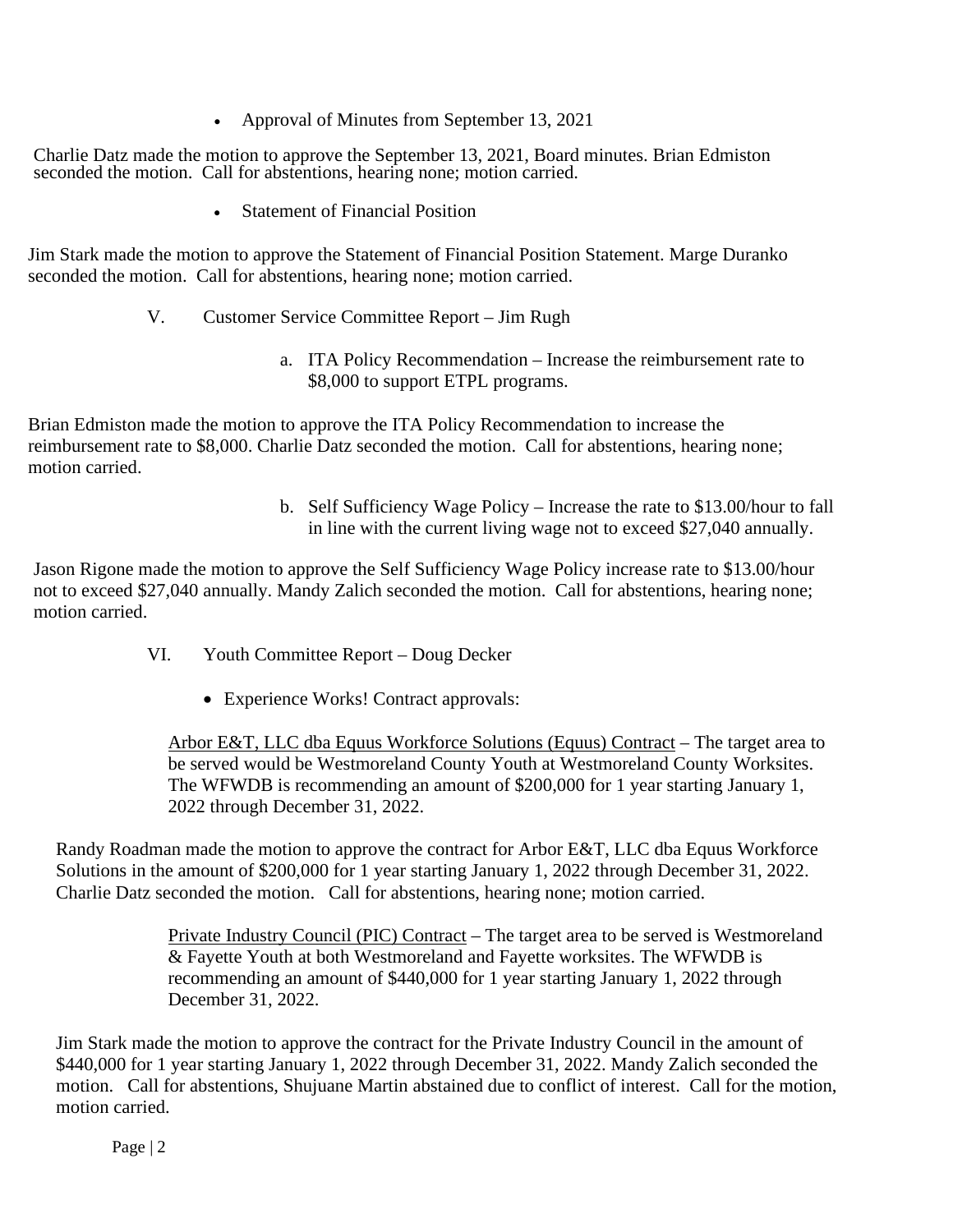Fayette County Community Action Agency (FCCAA) Contract – The target area to be served is Fayette Youth and Fayette worksites. The WFWDB is recommending an amount of \$210,000 for 1 year starting January 1, 2022 through December 31, 2022.

Shujuane Martin made the motion to approve the contract for the Fayette County Community Action Agency in the amount of \$210,000 for 1 year starting January 1, 2022 through December 31, 2022. Charlie Datz seconded the motion. Call for abstentions, Jim Stark abstained due to conflict of interest. Call for the motion, motion carried.

- IV. Executive Director's Report Janet Ward
	- PA State PY2020 Monitoring Report

PA Workforce System of Record Policy within Bylaws – Motion to amend the Bylaws approved June 14, 2021 to include under purpose: "This shall include Pennsylvania's System of Record Policy which states that CWDS/CareerLink® is a system of record for participant tracking WIOA, Wagner-Peyser Act, and TAA programs."

Charlie Datz made the motion to approve amend the Bylaws to include under purpose: "This shall include Pennsylvania's System of Record Policy which states that CWDS/CareerLink® is a system of record for participant tracking WIOA, Wagner-Peyser Act, and TAA programs." Robert Kahl seconded the motion. Roll call vote.

Voting aye:

Doug Decker, Jim Stark, Jim Rugh, John Dalrymple, Charlie Datz, Marge Duranko, Brian Edmiston, Laurie English, Robert Kahl Jr., Josh Krysak, Donald Martin, Shujuane Martin, Muriel Nuttall, George Rattay, Jason Rigone, Randy Roadman, Tuesday Stanley, Frank Staszko, Mandy Zalich

Call abstentions; hearing none, motion carried.

• PA OEO Monitoring Report

The Organizational Chart has been updated to indicate a reporting relationship between Melissa Keys, Equal Opportunity Officer and the WFWDB Board.

Jim Stark made the motion to approve the organizational chart to indicate an allowable EO reporting relationship between Melissa Keys and the WFWDB Board. Shujuane Martin seconded the motion. Call for abstentions, hearing none; motion carried.

• PA Statewide Activities Grant Received

\$70,000 for the Healthcare Employment Ecosystem in Partnership with Southwest Corner Workforce Development Board (SWCWDB) – Motion to approve awarding SWCWDB \$35,000 for their contractual obligations.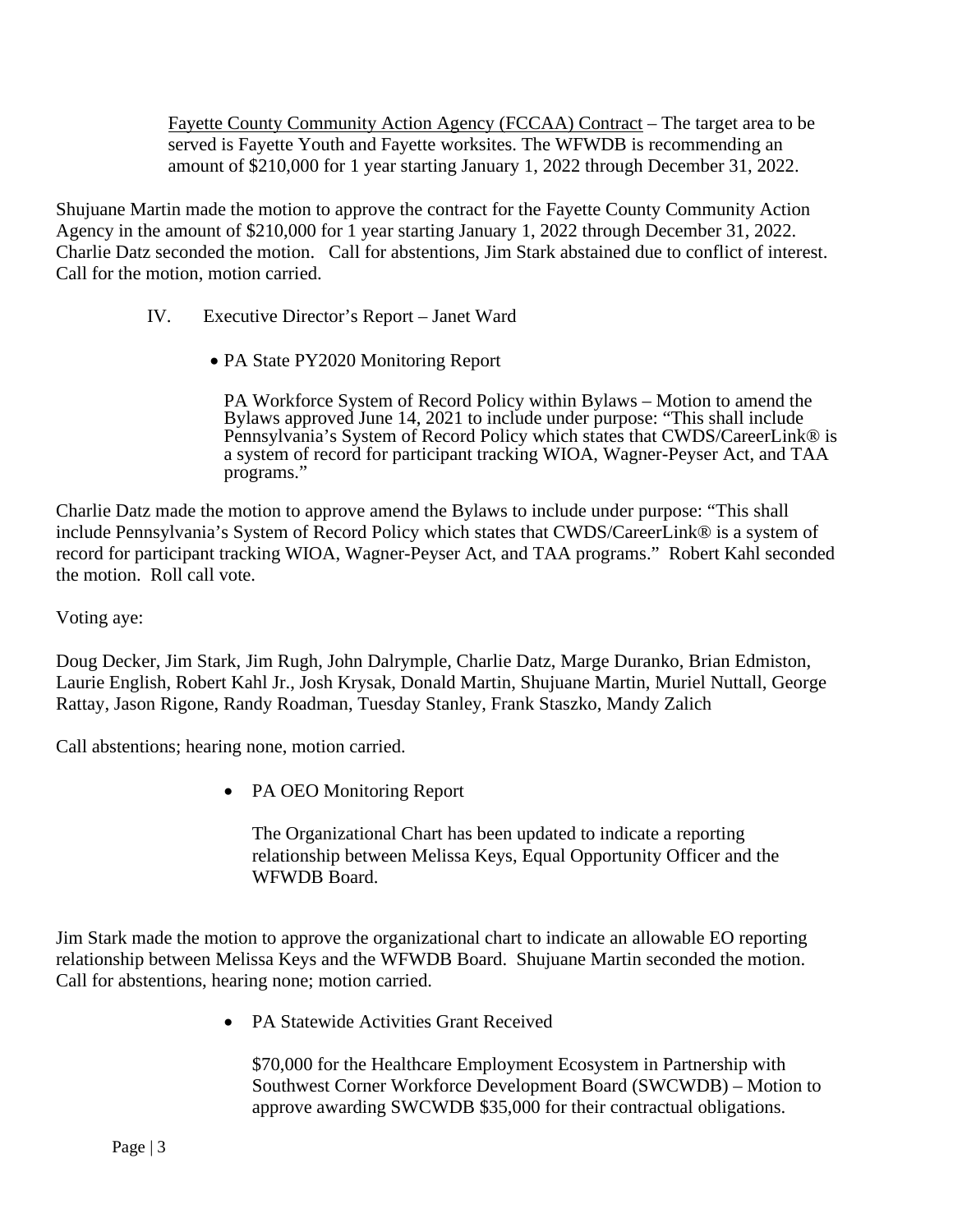Jim Rugh made the motion to approve awarding SWCWDB \$35,000 for their contractual obligations in Partnership with Healthcare Employment Ecosystem. George Rattay seconded the motion. Call for abstentions, hearing none; motion carried.

• Youth Re-Entry Contract

Youth Re-Entry PIC Contract set to end on December 30, 2021 – Motion to approve modification of current contract of \$86,375 to extend through June 30, 2022 with an additional \$10,000 for a total budget of \$96,375.

Jason Rigone made the motion to approve modification of the Youth Re-Entry PIC Contract of \$86,375 to extend through June 30, 2022 with an additional \$10,000 for a total budget of \$96,375. Charlie Datz seconded the motion. Shujuane Martin abstained due to conflict of interest. Call for the motion, motion carried.

• Additional Office Space

Janet Ward provided an update to the board on the additional office space that was approved at the last board meeting. The room next to Janet's office is vacant and would allow for an additional 562 square feet of office space. The rental of this space would be at a rate of \$14.21 per square foot. A total of \$7,986.02 per year and \$665.50 additional per month. The contract was going before the Westmoreland County Community College Board to approve. Construction can begin once the contract is approved. Tuesday Stanley announced the contract was approved at the Board Meeting on Tuesday, December 7, 2021.

- V. New Business
	- The WFWDB Board Meetings are scheduled for 2022. Due to some scheduling conflicts, the March meeting is being moved to the  $21<sup>st</sup>$ . The meeting dates are as follows: March 21, 2022, June 13, 2022, September 12, 2022, and December 12, 2022. Michele Aston will send out an updated meeting notice for the March 21, 2022 meeting.
	- The WDWDB Executive Committee meetings are scheduled for 2022 to comply with the Sunshine Law. Those meetings are as follows: February 15, 2022. May 24, 2022, August 9, 2022 and November 15, 2022.
	- Recent Grant Submittals the WFWDB has submitted a total of 9 proposals so far during the 2021 program year. As of December 13, the WFWDB has been awarded funding for two, has been tentatively awarded two, is still waiting on notification from three, and has not been selected for two. The tentative total awarded in program funding received is \$597,694.00.
	- Statewide updates The State Workforce Development Board will be releasing their draft of the state plan as of December 20, 2021 and will be open for public comment through January 28, 2021. This link will be shared with the Board to allow time and comments.